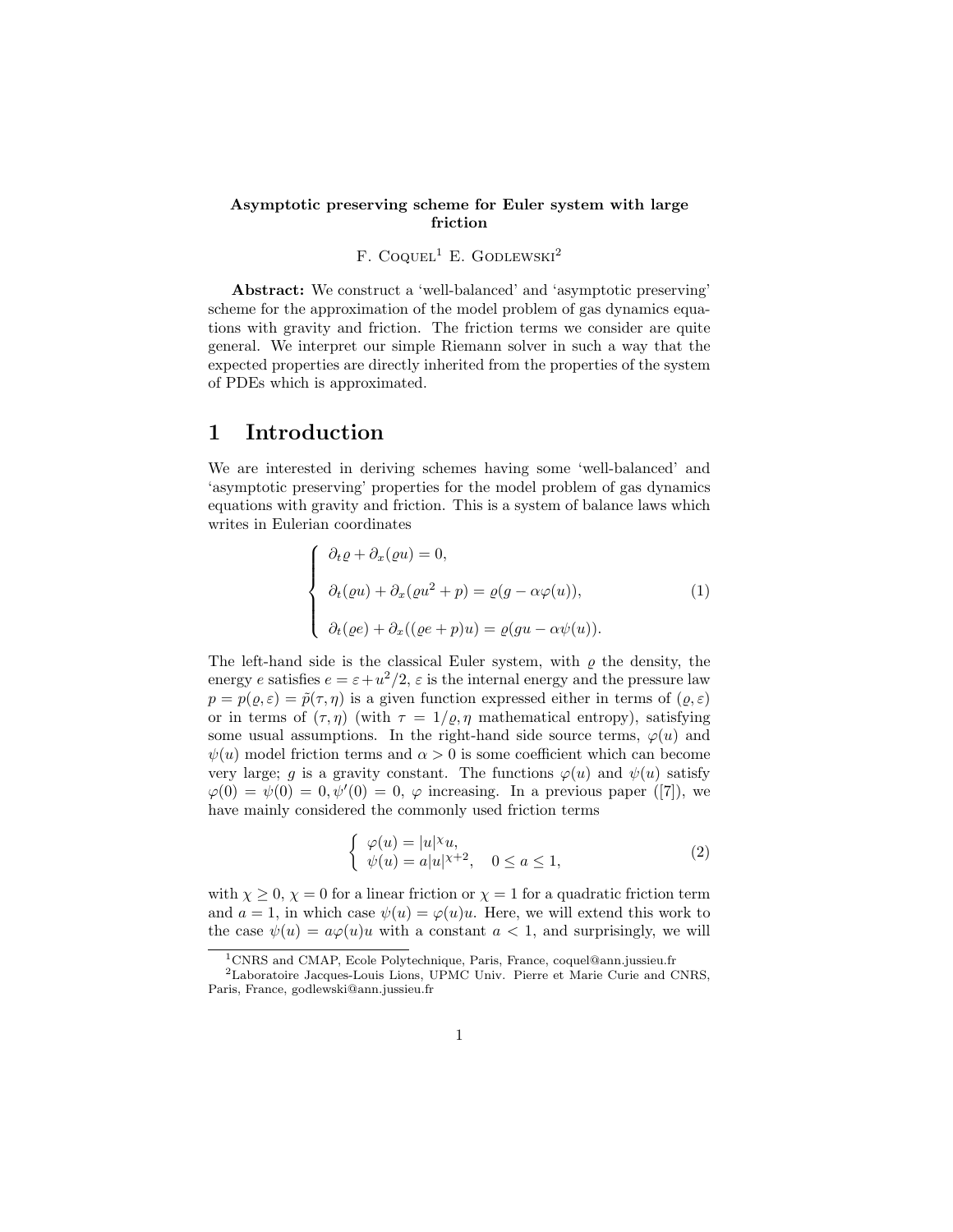see that the consequences are not negligible. The first consequence is an entropy dissipation since we notice that smooth solutions of (1) satisfy

$$
\partial_t \varrho \eta + \partial_x \varrho \eta u = -\alpha \frac{\varrho}{T} (u\varphi(u) - \psi(u)), \tag{3}
$$

where  $T = -\partial_n \tilde{\varepsilon}(\tau, \eta)$  is the temperature.

Well-balanced schemes have been introduced in [12]; we precise the useful notions for our model example. The problem of deriving schemes that work uniformly well with respect to a parameter which can become large has also often been addressed to. Let us emphasize that the question is not only linked to the presence of stiff source terms since, as we will see, a scaling wrt. the time variable is also introduced, so that the limit behavior is governed by a reduced system (see [19], [13], [14]). We mention several recent works related to the subject of preserving equilibrium and asymptotic properties in the case of a diffusive limit system: first we mention the pioneer papers [15] and [17], which underline the importance of the asymptotics and analyze the problem in the semi-discrete setting, and [16], [18], [20]. More recently, [3] considers the same model problem as we do, but in the barotropic case and without gravity. We also mention some contributions for deriving asymptotic preserving and well balanced schemes for other model equations such as [16] for multiscale kinetic equations, [10] for discrete kinetic models, for radiative transfer models: [11], [5] [4], [1].

In [7], we have developed a Godunov-type scheme having these 'wellbalanced' and 'asymptotic preserving' properties for (1). If the presentation was quite general, some proofs assumed specific friction terms  $(a = 1)$ involving no entropy dissipation. The simple Riemann solver, constructed in the spirit of [9], can also be interpreted using a relaxation approach (cf.  $[8]$ , and see  $[2]$ ) together with the idea in  $[6]$  where the source term is transformed into a differential one. This is the way we will present the scheme below.

First, in section 2, we will recall what we mean by *well-balanced* and asympotic preserving property for the approximation of a nonlinear hyperbolic system of balance laws

$$
\partial_t \mathbf{U} + \partial_x \mathbf{F}(\mathbf{U}) = \mathbf{S}(\mathbf{U}, \alpha), \quad x \in \mathbb{R}, t > 0,
$$
\n<sup>(4)</sup>

 $u(x,t) \in \Omega \subset \mathbb{R}^n$ , with a source term depending on some parameter  $\alpha$ (associated in our case to the friction coefficient). Then in section 3, we present the Riemann solver and its extension to a general friction term, using an operator splitting technique. Some numerical illustrations follow.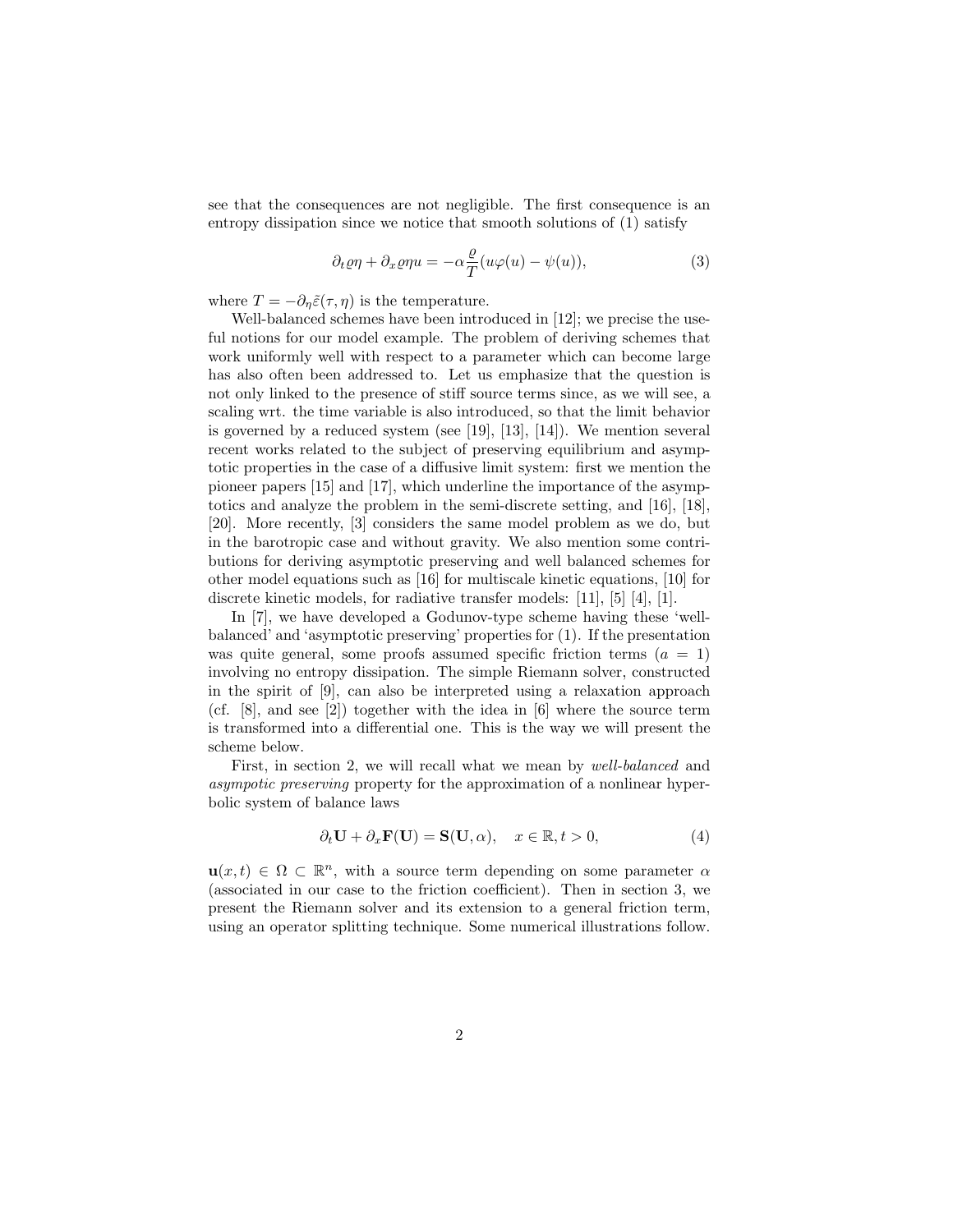## 2 Equilibria. Asymptotic behavior

First, we say that a scheme is well-balanced if it preserves, in some sense which has to be precised, *stationary* solutions of (4) which by definition satisfy

$$
\partial_t \mathbf{U} = 0 \Rightarrow \partial_x \mathbf{F}(\mathbf{U}) = \mathbf{S}(\mathbf{U}). \tag{5}
$$

It results from the detailed study in [7], that the classical equilibria for (1) solve

$$
\begin{cases}\n u = 0, \\
 \frac{dp}{dx} = \varrho g,\n\end{cases} \tag{6}
$$

and the gravity term balances the pressure gradient. In the case  $a < 1$ , we can also find stationary solutions satisfying  $u = \overline{u} \neq 0$  constant (thus  $\rho = \overline{\rho}$ ) but with  $\varepsilon$  varying in the domain (see [7]). If we can derive a method preserving these equilibria, we have not been able to prove that the resulting scheme satisfies good stability properties (such as entropy dissipation). We will thus focus in the next section on the natural equilibria  $(6)$ , which our method will indeed preserve: if  $u = 0$  and  $\frac{dp}{dx} = \rho g$  is discretized in a consistent precise way, then the discrete solution (say  $\mathbf{u}_i^n$ , notation introduced below) is stationary  $(\mathbf{u}_i^n = \mathbf{u}_i^0, \forall n)$ .

Up to what concerns the asymptotic property, we study the long time asymptotic behavior of solutions of (4) as the coefficient  $\alpha$  goes to infinity. Assuming that after some scaling of  $\mathbf{U} \to \mathbf{V}$  and  $t \to s$  wrt to  $\alpha$ , the scaled variable  $V(s, x)$  satisfies as  $\alpha \to \infty$  some reduced system of PDE, we expect the numerical solution to micmic this behavior. Concerning (1), performing first a formal asymptotic expansion in powers of  $\frac{1}{\alpha}$  yields that it is natural to assume that  $u \to 0$  as  $\alpha \to \infty$ . Thus the scaling affects both the velocity and the time variable. Setting  $\beta = \alpha^{\frac{1}{\chi+1}}$ , we define

$$
t = \beta s
$$
,  $v_{\beta}(x, s) = \beta u(x, t)$ ,  $\varrho_{\beta}(x, s) = \varrho(x, t), \varepsilon_{\beta}(x, s) = \varepsilon(x, t)$ . (7)

Plugging these new set of variables into (1), we get that  $(\varrho, \varepsilon)$  satisfies as  $\beta \to \infty$  (at first order wrt. 1/ $\beta$ )

$$
\begin{cases}\n\partial_s \varrho + \partial_x(\varrho v) = 0, \\
\partial_s(\varrho \varepsilon) + \partial_x((\varrho \varepsilon + p)v) = \varrho(gv - \psi(v))\n\end{cases}
$$
\n(8)

where  $v = \varphi^{-1}(g - \frac{1}{\varrho} \partial_x p), p = p(\varrho, \varepsilon)$  (we have omitted the index  $\beta = \infty$ ). We will not extend over the theoretical issues. In the barotropic case, there are several existing theoretical results [19], [13], [14] justifying the formal analysis above. We will focus on the counterpart of the previous property at the numerical level, which means that we want the scheme after the same scaling to be consistent with (8).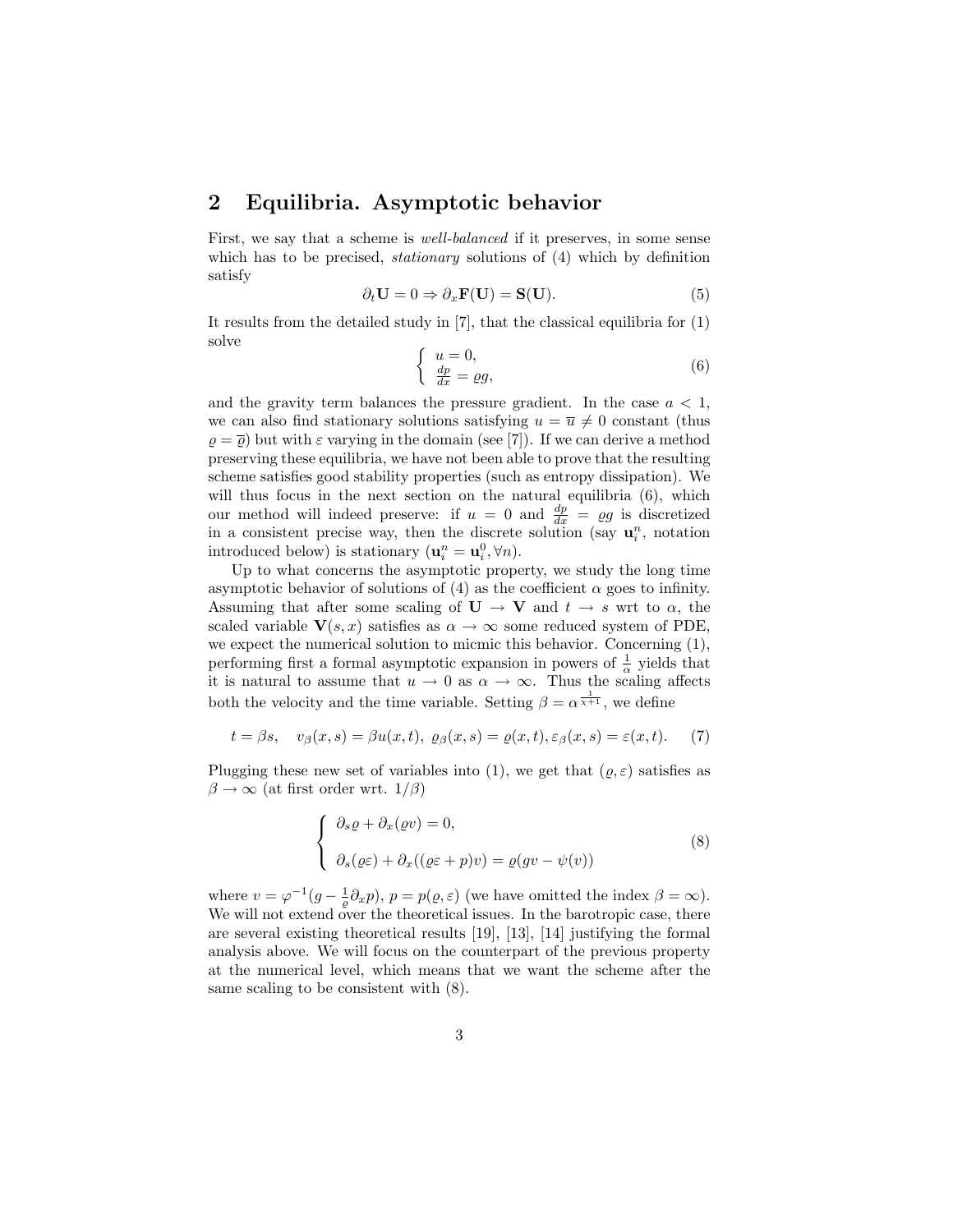## 3 Scheme preserving the discrete properties

### 3.1 Treatment of the source term

In order to ensure the well-balanced property, we follow an idea of [6] and first introduce a so called 'potential'  $q$  such that

$$
\begin{cases}\n\partial_x q = \varrho \\
\partial_t q = -\varrho u.\n\end{cases} (9)
$$

Then we can write (1) in an augmented non-conservative homogeneous form

$$
\begin{cases}\n\partial_t \varrho + \partial_x(\varrho u) = 0, \\
\partial_t(\varrho u) + \partial_x(\varrho u^2 + p) - (g - \alpha \varphi(u))\partial_x q = 0, \\
\partial_t(\varrho e) + \partial_x((\varrho e + p)u) - (gu - \alpha \psi(u))\partial_x q = 0, \\
\partial_t(\varrho q) + \partial_x(\varrho u q) = 0.\n\end{cases} (10)
$$

The set of states for (10) is  $\Omega_q^{Euler} = \{(\varrho, \varrho u, E = \varrho e, q); \varrho > 0, u \in \mathbb{R}, e$  $u^2/2 > 0, q \in \mathbb{R}$ . Let us first recall one important property of system (10).

**Lemma 3.1** System (10) has four real eigenvalues  $u - c, u, u, u + c$ , where c is the usual sound speed  $(c^2 = \frac{\partial p}{\partial \rho}(\rho, \eta))$  and it has a basis of eigenvectors if and only if

$$
\psi(u) = u\varphi(u) \tag{11}
$$

or for the state  $u = 0$ . The first and last characteristic fields associated to  $u \pm c$  are genuinely nonlinear, while the characteristic field associated to u is linearly degenerate.

The proof is detailed in [7], the result shows that we cannot apply directly the technique in the case  $a < 1$ . Thus, we will split the source terms in two parts, following the decomposition  $\psi = u\varphi + (a-1)u\varphi$ , and apply the strategy of [7] in a first time step to (1) with a classical friction term (i.e. where only  $\psi$  changes, replaced by  $u\varphi$ . In a second step, we are left with the need of approximating the (simple) system of ODE

$$
\begin{cases}\n\partial_t \varrho = 0, \\
\partial_t (\varrho u) = 0 \\
\partial_t (\varrho e) = \alpha \varrho (1 - a) \varphi(u).\n\end{cases}
$$
\n(12)

We first recall the scheme constructed for the first step. Note that (9) is invariant under the scaling (7) so that the long time asymptotic behavior of the solutions of  $(10)$  and  $(1)$  are alike, moreover, except for what concerns the potential  $q$ , the two systems have the same solutions (see again [7]).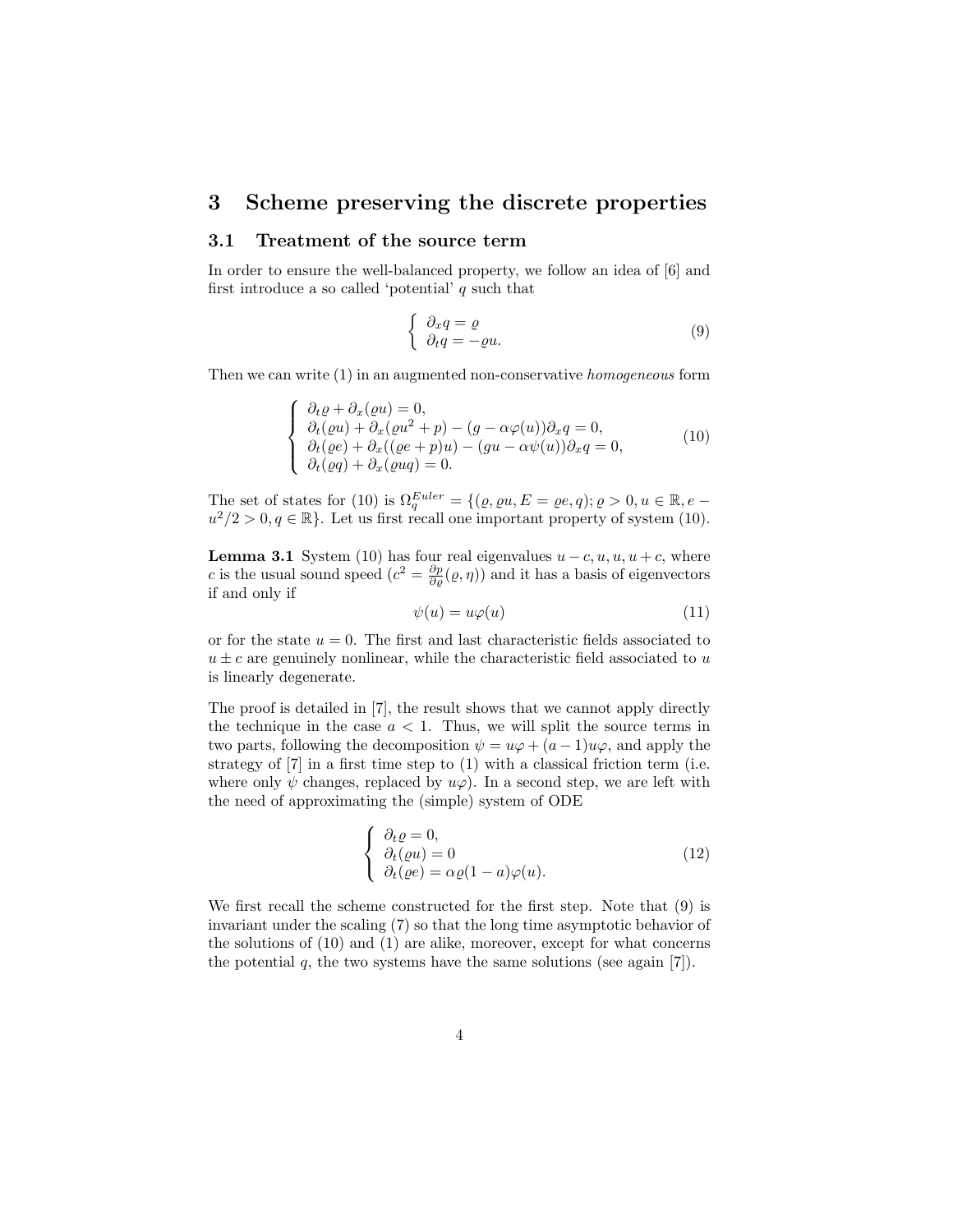### 3.2 Scheme for classical friction

We recall briefly the construction of the approximate Riemann solver associated to the formulation with potential (10) to define a well balanced scheme in the case  $\psi = u\varphi$ . Our approximate solver involves an exact explicit Riemann solver for a larger relaxation system built from (10), with only linearly degenerate (LD) fields. At least from a heuristic point of view, the well balanced and asymptotic preserving property are directly derived from this construction since we use exact solutions, respecting Rankine-Hugoniot conditions, and whose long time asymptotic behavior is known, together with a relaxation procedure which preserves the good properties. Indeed, we introduce a larger  $5 \times 5$  system with a relaxation term in the right-hand side depending on a 'relaxation parameter'  $\nu$ , which is meant to become arbitrarily large (so that the 'relaxation time'  $\frac{1}{\nu}$  goes to 0)

$$
\begin{cases}\n\partial_t \varrho + \partial_x (\varrho u) & = 0, \\
\partial_t (\varrho u) + \partial_x (\varrho u^2 + \Pi) - (g - \alpha \varphi(u)) \partial_x q & = 0, \\
\partial_t (\varrho \eta) + \partial_x (\varrho \eta u) & = 0, \\
\partial_t (\varrho T) + \partial_x (\varrho T u) & = \nu \varrho (\tau - T), \\
\partial_t (\varrho q) + \partial_x (\varrho u q) & = 0.\n\end{cases}
$$
\n(13)

Following  $[8]$ , the closure relation for  $\Pi$  is taken in the form

$$
\Pi = \tilde{\Pi}(\tau, \eta, \mathcal{T}) \equiv \tilde{p}(\mathcal{T}, \eta) + \bar{c}^2(\mathcal{T} - \tau), \tag{14}
$$

where  $\bar{c}$  is a positive constant satisifying the Whitham (or subcharacteristic) condition

$$
\overline{c}^2 > -\partial_\tau \tilde{p}(\tau, \eta),\tag{15}
$$

for all the values  $\tau$ ,  $\eta$  under consideration. Formally, as the relaxation parameter  $\nu \to \infty$ ,  $\mathcal{T} \to \tau$ , and  $\tilde{\Pi}(\tau, \eta, \mathcal{T}) \to \tilde{p}(\tau, \eta) = p$  and the system relaxes to Euler system with friction written in a formulation with a potential, and where the energy equation has been replaced by the entropy one  $\partial_t \varrho \eta + \partial_x(\varrho \eta u) = 0$  (see (3)). Given constant data  $\mathbf{U}_{\ell,r} = (\varrho, \varrho u, \varrho \eta, \varrho q)_{\ell,r}^T$ , the solution of the Riemann problem for the homogeneous system (13) with  $\nu = 0$ , say  $\mathbf{W}_q(\frac{x}{t}; \mathbf{U}_\ell, \mathbf{U}_r)$  is known, with explicit formulae.

Following the standard finite volume approach, starting from data in variables  $\mathbf{u} = (\varrho, \varrho u, \varrho e)^T$ , they are first discretized on the intervals  $C_j =$  $(x_{j-1/2}, x_{j+1/2})$ , which gives  $\mathbf{u}_j^0$  then updated following several steps. The first step of the relaxation scheme reconstructs piecewise constant data  $(\rho, u, \eta, \mathcal{T})$  at *equilibrium* (relative to the relaxation procedure), then follow an exact evolution step and a projection step back on the *equilibrium* variety  $(T = \tau)$ . As for Godunov's method, we use an exact Riemann solver for the evolution step on a time interval with length  $\Delta t$ . It results in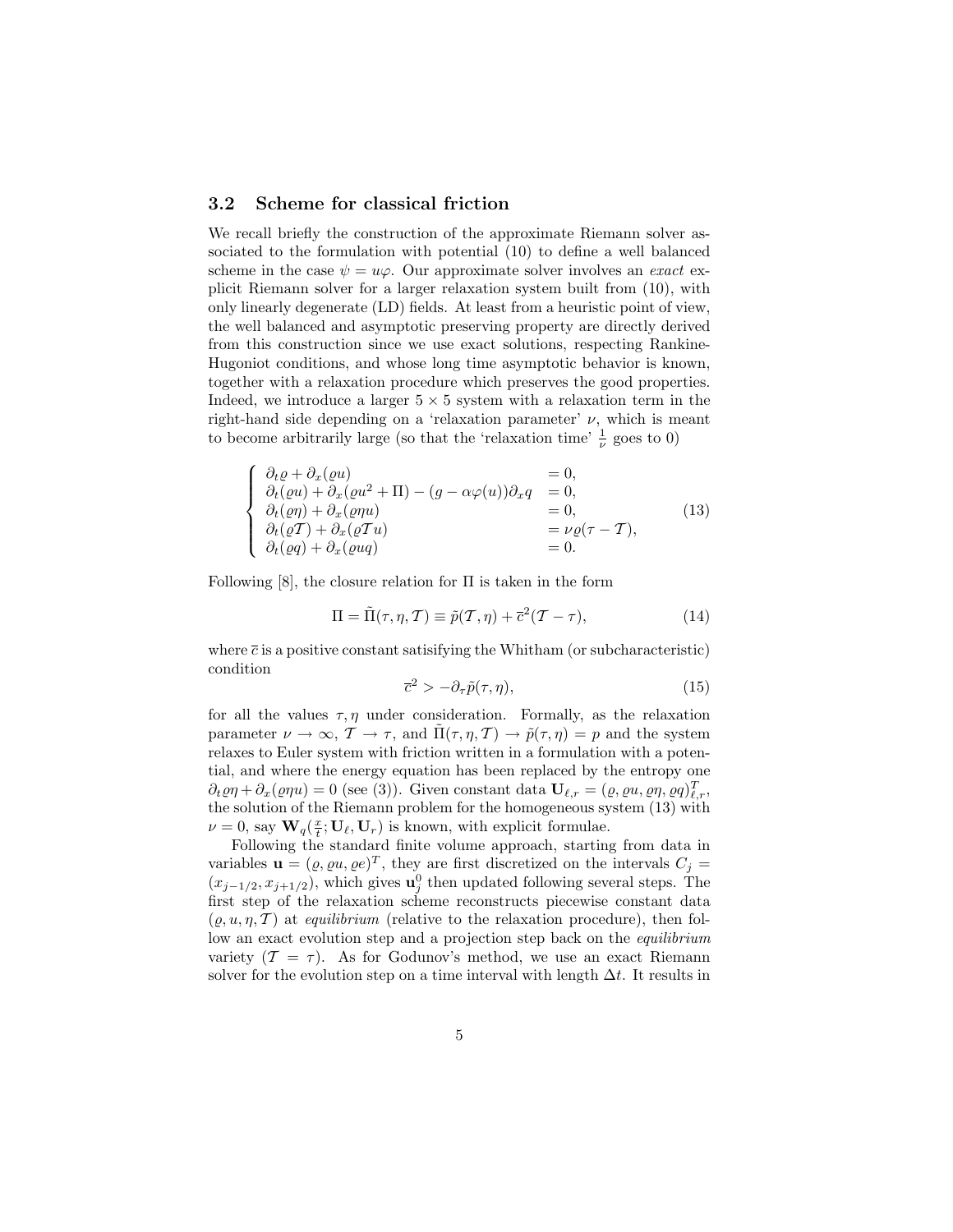a consistent scheme for  $\mathbf{v} = (\varrho, \varrho u, \varrho \eta)^T$  which will not necessarily approximate a weak solution of (1) since the formulation of system (13) preserves the entropy  $\rho$  while the total energy plays the role of a convex entropy. If the formula for the density and energy fluxes is obtained just as for Godunov's method from the integration on half cells of the exact Riemann solution, an additional step is required, involving the definition of a numerical energy flux. It also comes from the integration on half cells of the energy of the exact Riemann solution  $\mathbf{W}_q(\frac{x}{\Delta t}; \mathbf{U}_{j-1}^n, \mathbf{U}_{j}^n)$ . Eventually we get a simple finite volume scheme for updating the conservative variables  $\mathbf{u} = (\varrho, \varrho u, \varrho e)^T$ , consistent with (1), which can be written in the usual form

$$
\mathbf{u}_{j}^{n+1} = \mathbf{u}_{j}^{n} - \mu \left( \mathbf{g}_{j+1/2-}^{n} - \mathbf{g}_{j-1/2+}^{n} \right), \quad j \in \mathbb{Z}, n \ge 0,
$$
 (16)

where  $\mu = \frac{\Delta t}{\Delta x}$  and the  $\pm$  sign in the numerical flux  $\mathbf{g}_{\pm}^{n}$  accounts for the source terms. Moreover a discrete entropy inequality is satisfied

$$
(\varrho\eta)^{n+1-} \leq (\varrho\eta)^n_j - \mu \big( \mathcal{G}^n_{\varrho\eta,j+1/2} - \mathcal{G}^n_{\varrho\eta,j-1/2} \big), \tag{17}
$$

(where  $\mathcal{G}^n_{\varrho\eta,j+1/2}$  is simply the third component of the exact Godunov flux, which is conservative in entropy). We skip the technical details here.

### 3.3 Splitting scheme for general friction

As already said, we use a splitting method with a specific splitting of the source. In a first step, the scheme updates u, according to the modified source term  $\psi = u\varphi$ . In the second step, we solve (12) and because of the specific form of the system, only the internal energy will change and needs updating. Noting  $(\varrho \varepsilon)_{j}^{n+1-}$  its value at the end of the first step, we set

$$
(\varrho\varepsilon)_j^{n+1} = (\varrho\varepsilon)_j^{n+1-} + \alpha \frac{\Delta t}{2} (1-a) \varrho_j^n (\varphi(u_{j+1/2}^*) 1_{u_{j+1/2}^* < 0} + \varphi(u_{j-1/2}^*) 1_{u_{j-1/2}^* > 0})
$$
\n(18)

where  $u^*$  is the velocity of the intermediate state of the Riemann solution  $\mathbf{W}_q$  defined at the first step, by a formula which involves  $\varphi$ . As expected, the internal energy increases, and when the energy increases, the entropy decreases (because  $\partial_{\eta} \tilde{\varepsilon}(\tau, \eta) = -T > 0$  and  $\tau = \varrho^{-1}$  has not changed). Thus, denoting  $(\varrho \eta)^{n+1-}_j$  the value at the end of the first step, since  $(\varrho\eta)^{n+1}_{j} \leq (\varrho\eta)^{n+1-1}_{j}$ , an entropy inequality still holds, we again skip the details. The resulting scheme exactly coincides with that described in section 4.3 of  $[7]$ .

The scheme is well balanced in the sense that *classical equilibria* are exactly preserved: they are preserved by the first step (see Proposition 10 in section 5.3.4 of [7]), and because  $u = 0$ , the second step does not change anything.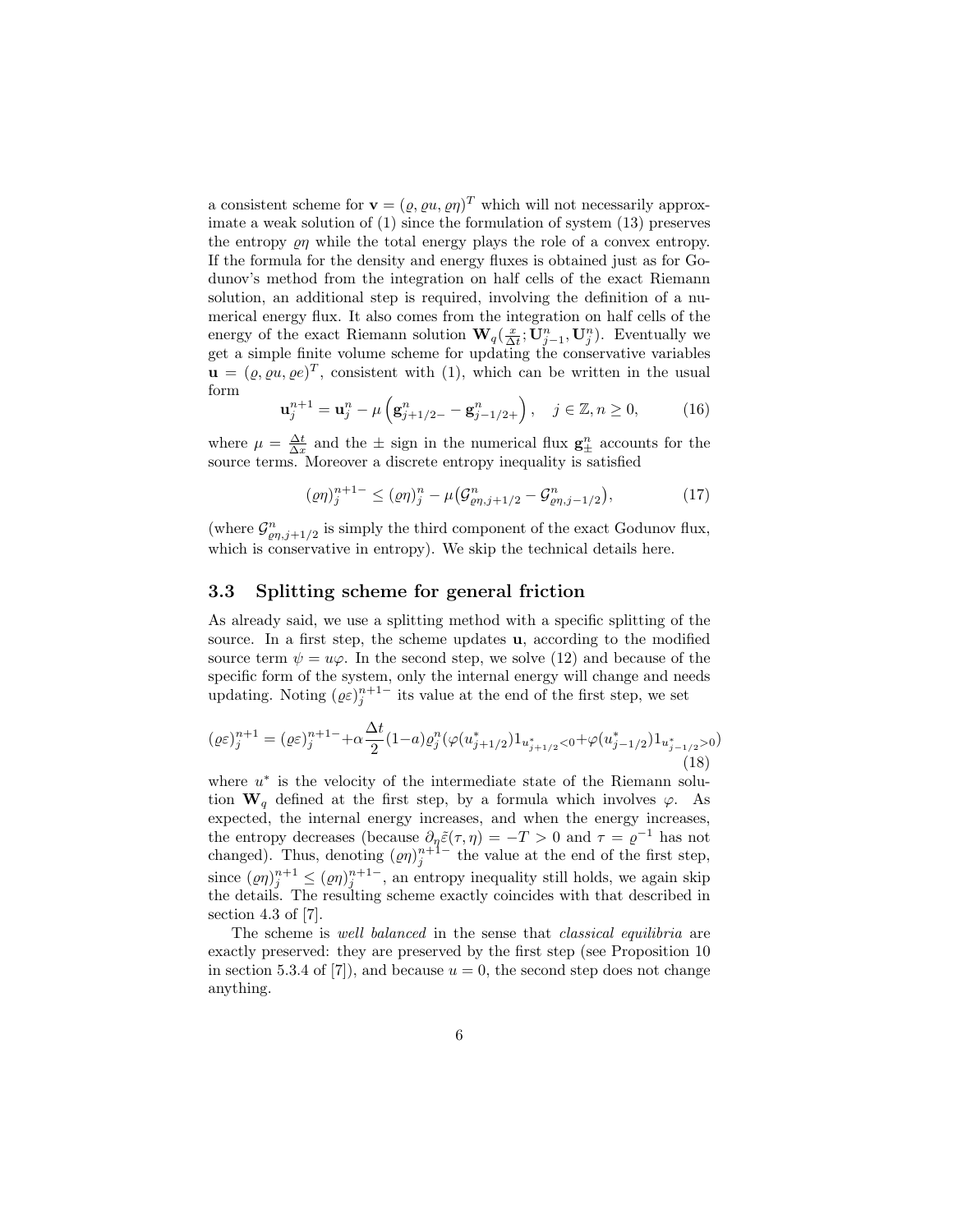Because of the specific choice of  $u^*$ , the scheme is *asymptotic preserving*. Roughly speaking, the first step preserves (after scaling  $t = \beta s, v = \beta u$ ) the asymptotic behavior of solutions of (1) with classical friction because it uses exact solutions of the Riemann problem of a system that has the same asymptotic behavor as (1). The second step gives by the scaling at the continuous level  $\partial_s(\varrho\varepsilon) = \varrho(1-a)v\varphi(v)$ , and at the discrete level, the scheme appears as a splitting scheme for (8) when the soure is split according to  $\varrho(gv-\psi(v)) = \varrho v(g-\varphi(v)) + \varrho(1-a)v\varphi(v)$ . The computations are detailed in the appendix of [7].

## 4 Illustration

We give some numerical illustrations of the relevance of the well-balanced scheme we have proposed in the previous sections. Its capabilities are grounded when comparing its performances to the ones of a classical splitting approach which fails to be asymptotic preserving. The latter consists in two steps, respectively made of the homogeneous Euler equation in a first step and the following ODE system dealing with all the source terms:

$$
\begin{cases}\n\partial_t \varrho = 0, \\
\partial_t (\varrho u) = \varrho (g - \alpha \varphi(u)), \\
\partial_t (\varrho e) = \varrho (gu - \alpha \psi(u)),\n\end{cases}
$$
\n(19)

in a second step. The first step is solved thanks to the homogeneous form of the relaxation model (13). Then the second step is given the following Euler backward approximation in order to avoid any CFL like restriction:

$$
\rho_j^{n+1} = \rho_j^{n+1-}, \ (\rho u)_j^{n+1} = \frac{(\rho u)_j^{n+1,-} + \Delta t \rho_j^{n+1} g}{1 + \alpha \Delta t}, \tag{20}
$$

and

$$
(\rho \varepsilon)_j^{n+1} = (\rho \varepsilon)_j^{n+1,-} + \alpha (1-a) \Delta t \frac{((\rho u)_j^{n+1})^2}{\rho_j^{n+1}},
$$
\n(21)

so as to define  $(\rho e)_j^{n+1} = (\rho \varepsilon)_j^{n+1} + ((\rho u)_j^{n+1})^2 / (2 \rho_j^{n+1})$ . Formula (21) comes naturally from the discretization of the equation satisfied by  $\varepsilon$ :  $\partial_t \varrho \varepsilon = \alpha (1 - a) \frac{(\varrho u)^2}{\varrho}$  which is easily deduced from (19). Moreover, formula (21) ensures that the positivity of the internal energy is preserved. The Cauchy problem we consider for the system (1) makes use of a polytropic gamma law with  $\gamma = 1.4$ . We consider 1-periodic solutions over the interval  $[0, 1]$ . All the quantities of interest hereafter are given dimensionless forms. The initial data is made of three constant states we express in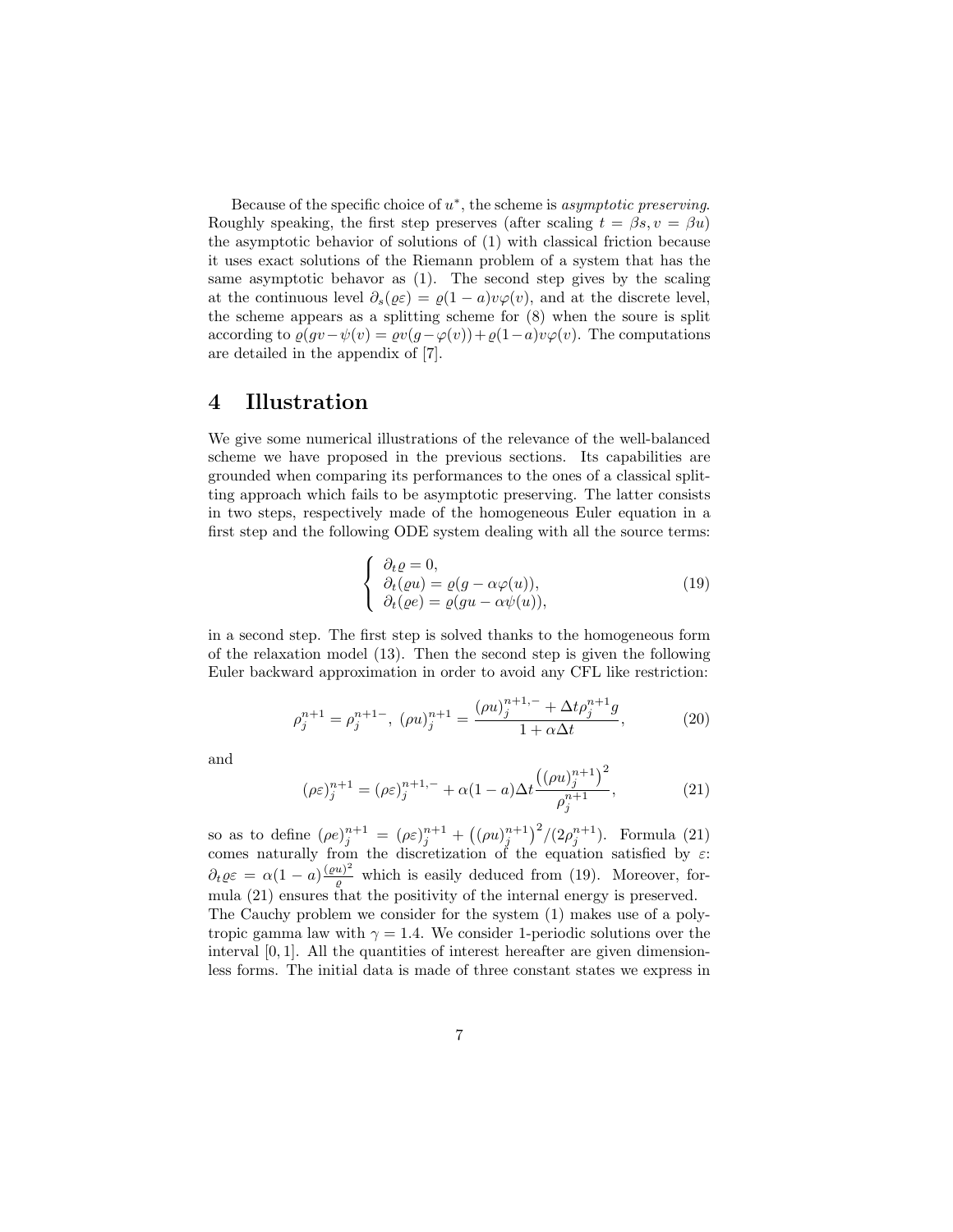the primitive variable  $\mathbf{v} = (\varrho, u, p)^T$  by:

$$
\mathbf{v}_0(x) = \begin{cases} (1, 0, 2), & 0 < x < 1/3, \text{ and } 2/3 < x < 1, \\ (1, 0, 1), & 1/3 < x < 2/3. \end{cases}
$$
 (22)

The constant coefficients  $\chi$  and a entering the friction law (2) are respectively set to  $\chi = 0$  and  $a = 1/2$ , the gravity coefficient reads  $g = -0.981$ while the friction coefficient  $\alpha$  is given the large value  $\alpha = 1000$ .

For the computations, we use 4 grids built from a constant space step given respectively by  $\Delta x = 1/100, 1/200, 1/400, 1/800$ . The CFL number is set to the constant value 0.5. The approximate solutions, performed thanks to our well-balanced and asymptotic preserving scheme (noted AP in the figures) and the classical splitting approach (noted Sp), are systematically compared to a reference solution (noted Ref) obtained by the AP-algorithm on an uniform mesh using  $\Delta x = 1/1600$ . The density profiles are displayed at the physical time  $T = 2$  and compared in Figures 1. The AP scheme behaves as expected: the results are already fairly satisfactory using  $\Delta x = 1/100$  and the agreement in between the solution with  $\Delta x = 1/400$ and the reference one is excellent. By contrast, the convergence rate of the solutions obtained via the classical splitting approach is rather poor, essentially due to a numerical diffusion badly shaped wrt.  $\alpha$ . The solution obtained using  $\Delta x = 1/800$  is indeed closer to the reference one but mesh refinement is still needed to reach a fully convincing agreement. Similarly, in Figures 2 and 4 we compare the schemes on the velocity and pressure profiles, on the finer and coarser grids.

# References

- [1] Berthon, C., P. Charrier, B. Dubroca: An HLLC scheme to solve the M1 Model of radiative transfer in two space dimensions. J. Sci. Comput., 31, no. 3, pp. 347-389 (2007).
- [2] Bouchut, F.: Nonlinear stability of finite volume methods for hyperbolic conservation laws and well-balanced schemes for sources. Frontiers in Mathematics. Birkhäuser Verlag, Basel, 2004.
- [3] Bouchut, F., Ounaissa, H., Perthame, B.: Upwinding of the source term at interfaces for Euler equations with high friction. Comput. Math. Appl. 53 (2007), no. 3-4, 361–375.
- [4] Buet, C., Cordier, S.: An asymptotic preserving scheme for hydrodynamics radiative transfer models: numerics for radiative transfer. Numer. Math. 108 (2007), no. 2, 199–221.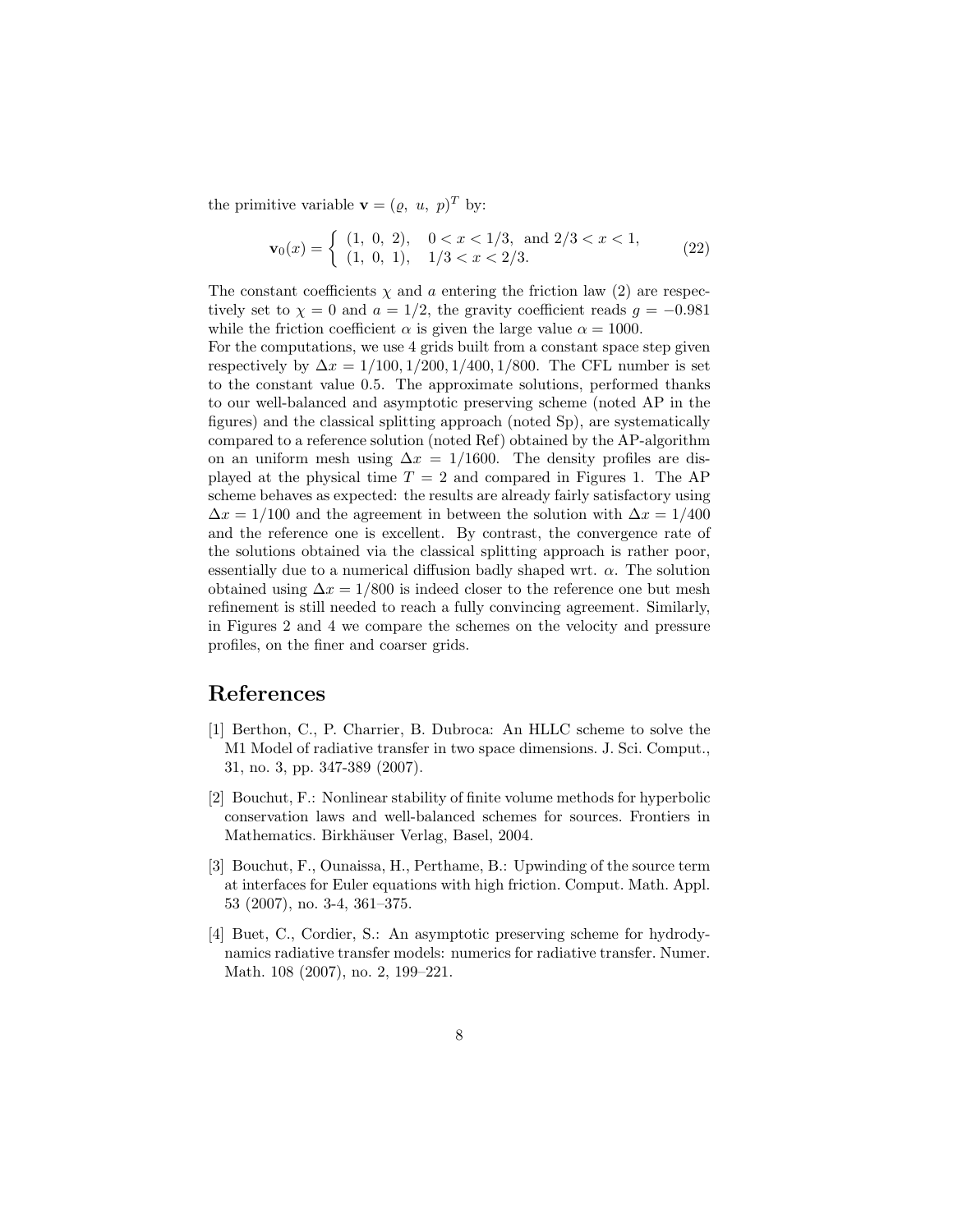

Figure 1: Comparison of the AP and Sp schemes (with 100, 200, 400, 800 nodes) on the density profiles



Figure 2: Comparison of the AP and Sp schemes (with 100 and 800 nodes) on the velocity profiles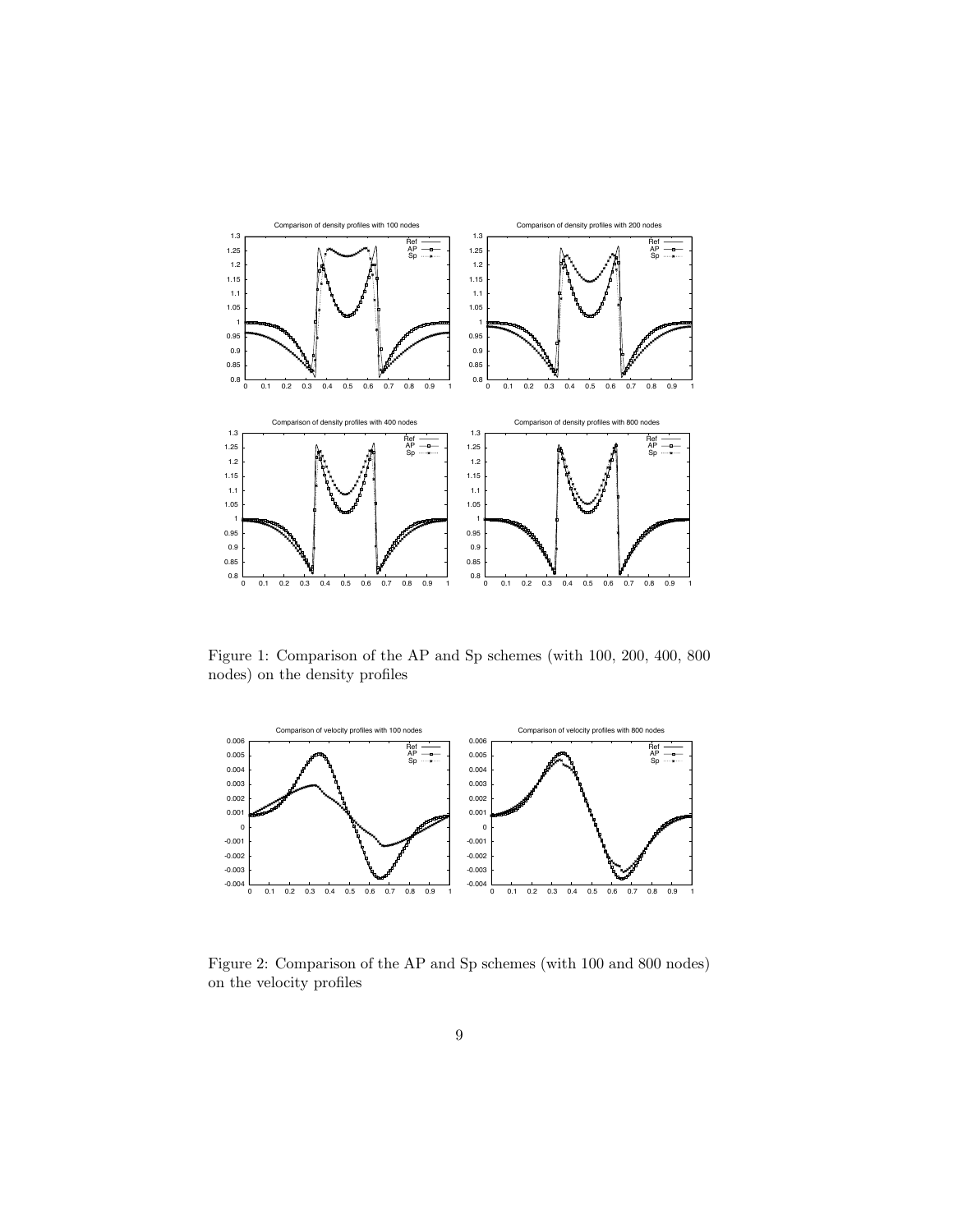

Figure 3: Comparison of the AP and Sp schemes (with 100 and 800 nodes) on the pressure profiles

- [5] Buet, C.; Després, B.: Asymptotic preserving and positive schemes for radiation hydrodynamics. J. Comput. Phys. 215 (2006), no. 2, 717–740.
- $[6]$  Cargo, P., Le Roux, A.-Y.: Un schéma équilibre adapté au modèle d'atmosphère avec termes de gravité. C. R. Acad. Sci. Paris, 318, Série I, 73-76, 1994.
- [7] Chalons, C., Coquel, F., Godlewski, E., Raviart, P.-A., Seguin N.: Godunov-type schemes for hyperbolic systems with parameter dependent source. The case of Euler system with friction, Mathematical Models and Methods in Applied Sciences (to appear).
- [8] Coquel, F., Godlewski, E., Perthame, B., In, A., Rascle, P.: Some new Godunov and relaxation methods for two-phase flow problems. In Godunov methods (Oxford, 1999), Kluwer/Plenum, 2001;179–188.
- [9] Gallice, G.: Solveurs simples positifs et entropiques pour les systèmes hyperboliques avec terme source. (French) [Entropic Godunov-type schemes for hyperbolic systems with source term] C. R. Math. Acad. Sci. Paris 334 (2002), no. 8, 713–716.
- [10] Gosse, L.,Toscani, G.: Space Localization and Well-Balanced Schemes for Discrete Kinetic Models in Diffusive Regimes SIAM J. Numer. Anal. Volume 41, Issue 2 (2003), pp. 641-658.
- [11] Gosse, L., Toscani, G.: Asymptotic-preserving & well-balanced schemes for radiative transfer and the Rosseland approximation. Numer. Math. 98 (2004), no. 2, 223–250.